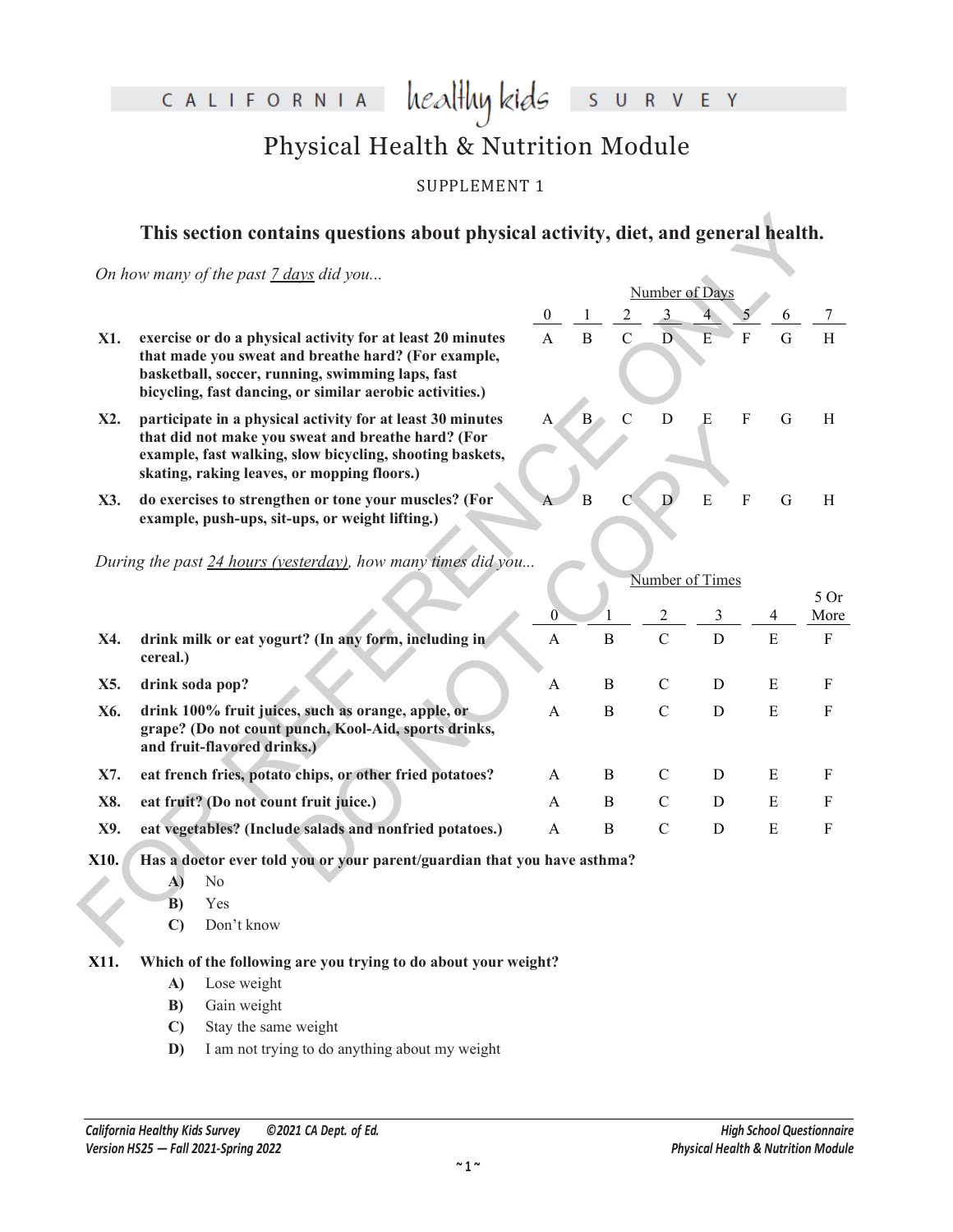CALIFORNIA healthykids SURVEY

# Physical Health & Nutrition Module

### SUPPLEMENT 1

|      |                 | During the past 30 days, did you do any of the following things to lose weight or to keep from gaining weight?                                                       |                  |                                                           |     |  |
|------|-----------------|----------------------------------------------------------------------------------------------------------------------------------------------------------------------|------------------|-----------------------------------------------------------|-----|--|
|      |                 |                                                                                                                                                                      |                  | No                                                        | Yes |  |
| X12. | <b>Exercise</b> |                                                                                                                                                                      |                  | A                                                         | B   |  |
| X13. |                 | Eat less food, fewer calories, or foods low in fat                                                                                                                   | B<br>А           |                                                           |     |  |
| X14. |                 | Go without eating for 24 hours or more (also called                                                                                                                  | $\mathbf B$<br>А |                                                           |     |  |
|      | fasting)        |                                                                                                                                                                      |                  |                                                           |     |  |
| X15. |                 | Take any diet pills, powders, or liquids without a doctor's<br>advice (Do not include meal replacement products, such as<br><b>Ensure, Muscle Milk, or SlimFast)</b> | B<br>A           |                                                           |     |  |
| X16. |                 | <b>Vomit or take laxatives</b>                                                                                                                                       | $\mathbf B$<br>А |                                                           |     |  |
| X17. |                 | How do you describe your weight?                                                                                                                                     |                  |                                                           |     |  |
|      | A)              | Very underweight                                                                                                                                                     | D)               | Slightly overweight                                       |     |  |
|      | B)              | Slightly underweight                                                                                                                                                 | E)               | Very overweight                                           |     |  |
|      | $\mathbf{C}$    | About the right weight                                                                                                                                               |                  |                                                           |     |  |
| X18. |                 | On an average school day, how many hours do you watch TV or play video games?                                                                                        |                  |                                                           |     |  |
|      | A)              | I do not watch TV or play video games                                                                                                                                | D)               | 2 hours                                                   |     |  |
|      |                 | on an average school day                                                                                                                                             | E)               | 3 hours                                                   |     |  |
|      | B)              | Less than 1 hour                                                                                                                                                     | $\mathbf{F}$     | 4 hours                                                   |     |  |
|      | $\mathbf{C}$    | 1 hour                                                                                                                                                               | $\mathbf{G}$     | 5 hours or more                                           |     |  |
| X19. |                 | During the past 12 months, on how many sports teams did you play? (Include school-sponsored and any                                                                  |                  |                                                           |     |  |
|      |                 | other sports teams.)                                                                                                                                                 |                  |                                                           |     |  |
|      | A)              | 0 teams                                                                                                                                                              | C)               | 2 teams                                                   |     |  |
|      | B)              | 1 team                                                                                                                                                               | D)               | 3 or more teams                                           |     |  |
| X20. |                 | How often do you wear a seat belt when riding in a car driven by someone else?                                                                                       |                  |                                                           |     |  |
|      | A)              | Never                                                                                                                                                                | D)               | Most of the time                                          |     |  |
|      | B)              | Rarely                                                                                                                                                               | E)               | Always                                                    |     |  |
|      | $\overline{C}$  | Sometimes                                                                                                                                                            |                  |                                                           |     |  |
| X21. |                 | When you rode a bicycle, skateboard, or scooter during the past 12 months, how often did you wear a                                                                  |                  |                                                           |     |  |
|      | helmet?         |                                                                                                                                                                      |                  |                                                           |     |  |
|      | A)              | I did not ride a bicycle, skateboard, or<br>scooter during the past 12 months                                                                                        | D)               | Sometimes wore a helmet<br>Most of the time wore a helmet |     |  |
|      | B)              | Never wore a helmet                                                                                                                                                  | E)<br>$\bf{F}$   | Always wore a helmet                                      |     |  |
|      |                 |                                                                                                                                                                      |                  |                                                           |     |  |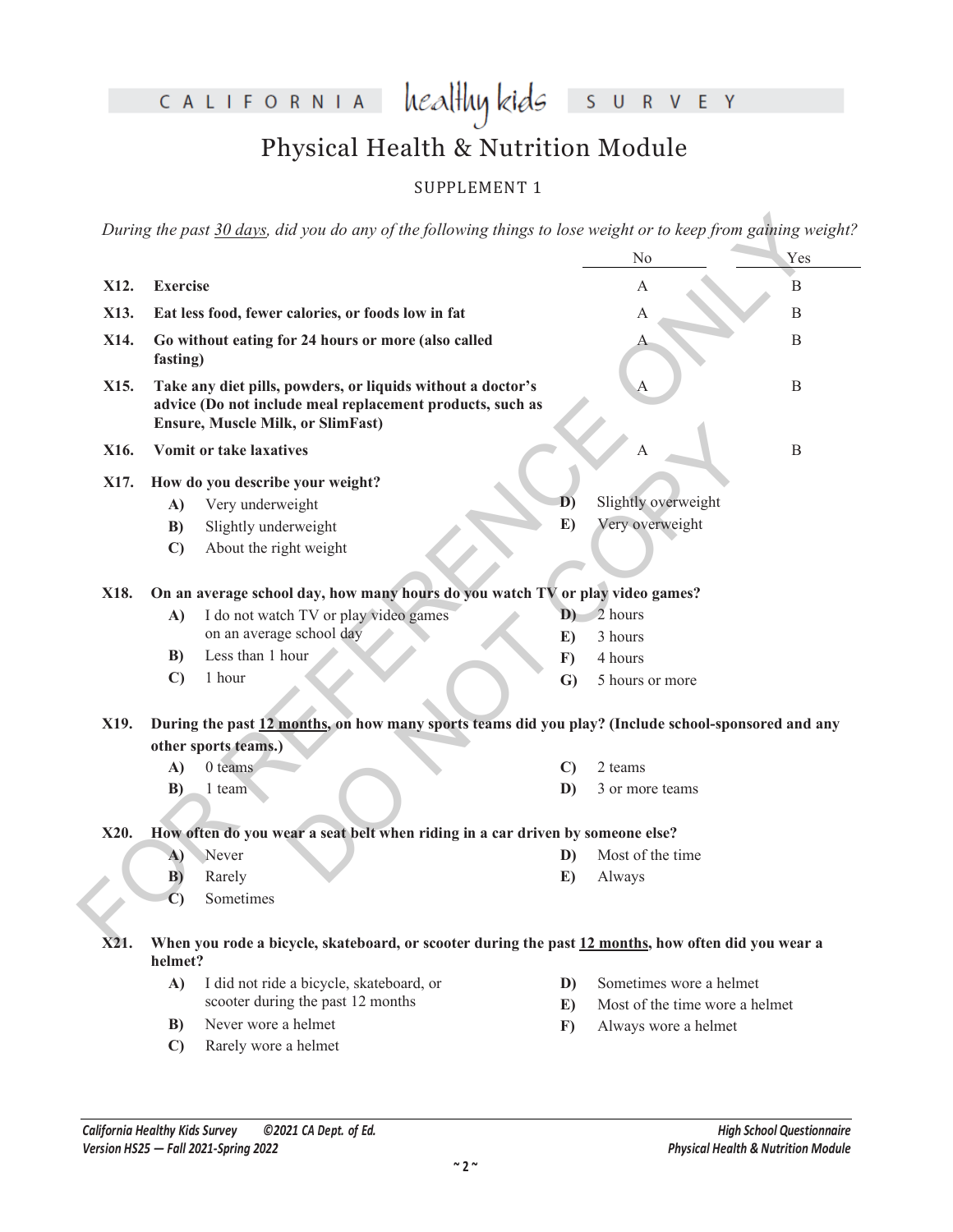CALIFORNIA healthy kids

S U R V E Y

## Physical Health & Nutrition Module

#### SUPPLEMENT 1

- **X22. In an average week, on how many days do you have physical activity in your physical education class (P.E. or gym)?**
	- **A)** 0 days **B)** 1 day **D)** 3 days **E)** 4 days
	- **C)** 2 days

**F)** 5 days

**D)** 21 to 30 minutes **E)** More than 30 minutes

- X22. In an average week, on how many days do you have physical activity in your physical education chase (P.<br>
(a) (days<br>
(b)  $\frac{1}{2}$  days<br>
(c)  $\frac{1}{2}$  days<br>
(c)  $\frac{1}{2}$  days<br>
(c)  $\frac{1}{2}$  days<br>
(c)  $\frac{1}{2}$  days<br> **X23. During an average physical education (P.E.) class, how many minutes do you spend actually exercising or playing sports?**
	- **A)** I do not take P.E.
	- **B)** Less than 10 minutes
	- **C)** 10 to 20 minutes
	- minutes<br>
	Onths, did you have a regular check up with a doctor when you were not<br>
	Nore than 30 minutes<br>
	Onths, did you have a regular check up with a doctor when you were not<br>
	Onthis, did you visit a dentist for an examinat **X24. During the past 12 months, did you have a regular check up with a doctor when you were not sick or injured?**
		- **A)** No
		- **B)** Yes

**X25. During the past 12 months, did you visit a dentist for an examination, teeth cleaning, or dental work?**

- **A)** No
- **B)** Yes

**X26. During the past 7 days, how many days did you take a vitamin?**

**A)** 0 days

- **D)** 5 to 6 days
- **E)** Daily
- **B)** 1 to 2 days **C)** 3 to 4 days
- 
- **X27. Have you ever been taught about AIDS or HIV infection at school?**
	- **A)** No
	- **B)** Yes
	- **C)** Not sure

**X28. During the past 12 months, have you had an episode of asthma or an asthma attack?**

- **A)** No
- **B)** Yes
- **X29. During the past 12 months, have you ever had a cough, chest tightness, trouble breathing, or wheezing that was so bad that you could not finish saying a sentence?**
	- **A)** No
	- **B)** Yes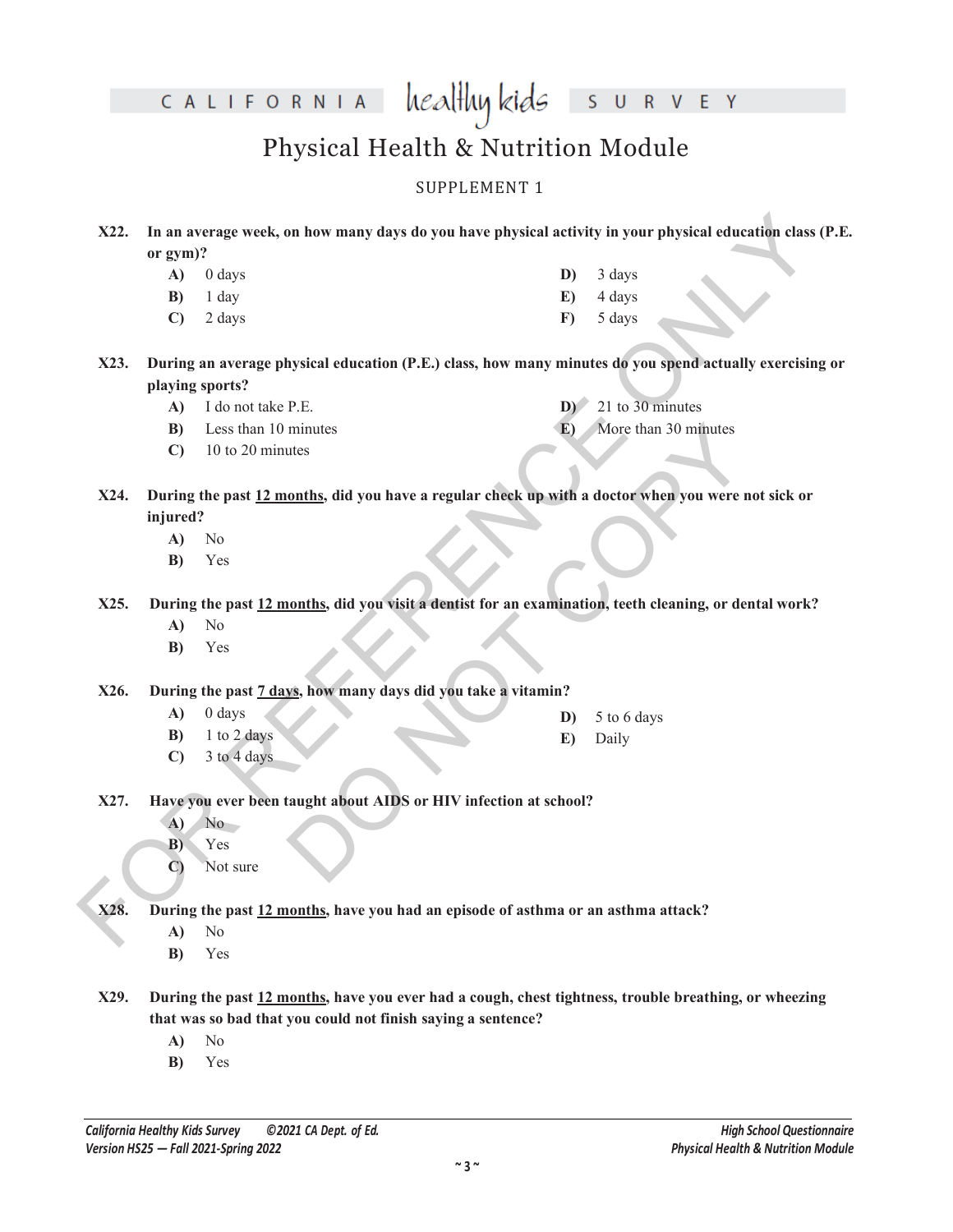CALIFORNIA  $\text{head}$ Huy kids

V E Y  $S$  $\overline{U}$  $\mathsf{R}$ 

# Physical Health & Nutrition Module

### SUPPLEMENT 1

- **X30. During the past 12 months, have you been to the emergency room or stayed overnight in the hospital because of a cough, chest tightness, trouble breathing, or wheezing?**
	- **A)** No
	- **B)** Yes

**X31. During the past 12 months, have you used a medicine (an inhaler, puffer, or a breathing machine) to treat a cough, chest tightness, trouble breathing, or wheezing?**

- **A)** No
- **B)** Yes

X30. During the past <u>12 months</u>, have you been to the emergency room or stayed overnight in the hospital<br>because of a cough, chest rightness, trouble breathing, or wheezing?<br>
A) Yes<br>
X31. During the past <u>12 months</u>, hav ays, about how many days each week have you had a cough, chest tighting when you did not have a cold or flu?<br>
k or less<br>
days each week, but not every day<br>
ays, about how many nights did you wake up because of a cough, che **X32. During the past 30 days, about how many days each week have you had a cough, chest tightness, trouble breathing, or wheezing when you did not have a cold or flu?**

- **A)** Never
- **B)** 2 days a week or less
- **C)** More than 2 days each week, but not every day
- **D)** Every day
- **X33. During the past 30 days, about how many nights did you wake up because of a cough, chest tightness, trouble breathing, or wheezing when you did not have a cold or flu?**
	- **A)** Never
	- **B)** 2 nights in the last 30 days or less
	- **C)** 3 or 4 nights in the last 30 days
	- **D)** More than 4 nights in the last 30 days, but not every night
	- **E)** Every night or almost every night